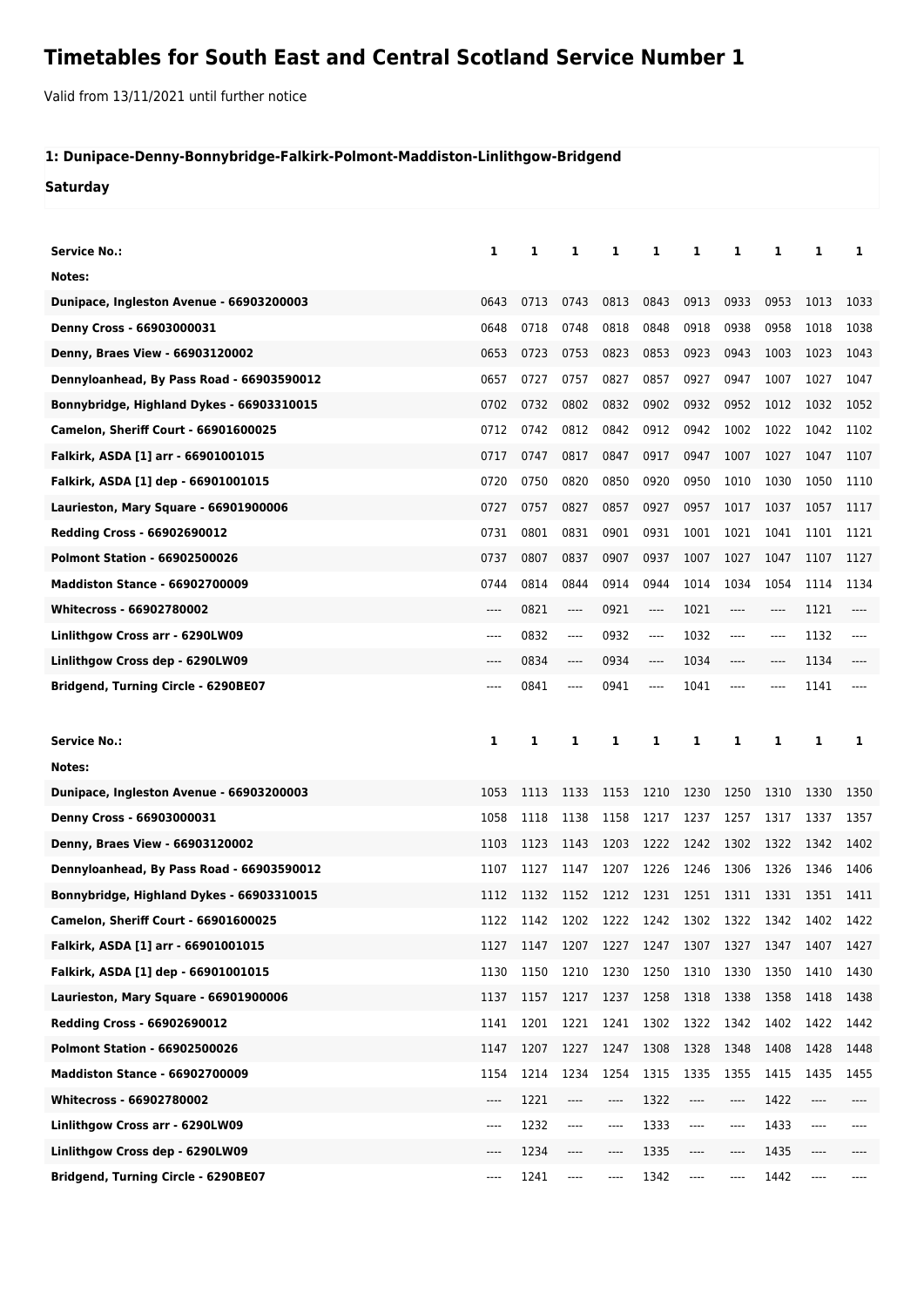| <b>Service No.:</b>                       | 1    | 1    | 1    | 1    | 1    | 1       | 1    | 1     | 1    | 1     |
|-------------------------------------------|------|------|------|------|------|---------|------|-------|------|-------|
| Notes:                                    |      |      |      |      |      |         |      |       |      |       |
| Dunipace, Ingleston Avenue - 66903200003  | 1410 | 1430 | 1450 | 1510 | 1530 | 1550    | 1610 | 1630  | 1650 | 1710  |
| <b>Denny Cross - 66903000031</b>          | 1417 | 1437 | 1457 | 1517 | 1537 | 1557    | 1617 | 1637  | 1657 | 1717  |
| Denny, Braes View - 66903120002           | 1422 | 1442 | 1502 | 1522 | 1542 | 1602    | 1622 | 1642  | 1702 | 1722  |
| Dennyloanhead, By Pass Road - 66903590012 | 1426 | 1446 | 1506 | 1526 | 1546 | 1606    | 1626 | 1646  | 1706 | 1726  |
| Bonnybridge, Highland Dykes - 66903310015 | 1431 | 1451 | 1511 | 1531 | 1551 | 1611    | 1631 | 1651  | 1711 | 1731  |
| Camelon, Sheriff Court - 66901600025      | 1442 | 1502 | 1522 | 1542 | 1602 | 1622    | 1642 | 1702  | 1722 | 1742  |
| Falkirk, ASDA [1] arr - 66901001015       | 1447 | 1507 | 1527 | 1547 | 1607 | 1627    | 1647 | 1707  | 1727 | 1747  |
| Falkirk, ASDA [1] dep - 66901001015       | 1450 | 1510 | 1530 | 1550 | 1610 | 1630    | 1650 | 1710  | 1730 | 1750  |
| Laurieston, Mary Square - 66901900006     | 1458 | 1518 | 1538 | 1558 | 1618 | 1638    | 1658 | 1718  | 1738 | 1758  |
| <b>Redding Cross - 66902690012</b>        | 1502 | 1522 | 1542 | 1602 | 1622 | 1642    | 1702 | 1722  | 1742 | 1802  |
| <b>Polmont Station - 66902500026</b>      | 1508 | 1528 | 1548 | 1608 | 1628 | 1648    | 1708 | 1728  | 1748 | 1808  |
| <b>Maddiston Stance - 66902700009</b>     | 1515 | 1535 | 1555 | 1615 | 1635 | 1655    | 1715 | 1735  | 1755 | 1815  |
| <b>Whitecross - 66902780002</b>           | 1522 | ---- | ---- | 1622 | ---- | $-----$ | 1722 | ----  | ---- | 1822  |
| Linlithgow Cross arr - 6290LW09           | 1533 | ---- | ---- | 1633 | ---- | $---$   | 1733 | $---$ | ---- | 1833  |
| Linlithgow Cross dep - 6290LW09           | 1535 | ---- | ---- | 1635 | ---- | ----    | 1735 | ----  | ---- | 1835  |
| Bridgend, Turning Circle - 6290BE07       | 1542 |      |      | 1642 |      |         | 1742 | ----  |      | 1842  |
|                                           |      |      |      |      |      |         |      |       |      |       |
|                                           |      |      |      |      |      |         |      |       |      |       |
| <b>Service No.:</b>                       |      | 1    |      | 1    |      | 1       |      | 1     |      | 1     |
| Notes:                                    |      |      |      |      |      |         |      |       |      |       |
| Dunipace, Ingleston Avenue - 66903200003  |      | 1738 |      | 1808 |      | 1908    |      | 2008  |      | 2108  |
| <b>Denny Cross - 66903000031</b>          |      | 1743 |      | 1812 |      | 1912    |      | 2012  |      | 2112  |
| Denny, Braes View - 66903120002           |      | 1748 |      | 1816 |      | 1916    |      | 2016  |      | 2116  |
| Dennyloanhead, By Pass Road - 66903590012 |      | 1752 |      | 1819 |      | 1919    |      | 2019  |      | 2119  |
| Bonnybridge, Highland Dykes - 66903310015 |      | 1757 |      | 1823 |      | 1923    |      | 2023  |      | 2123  |
| Camelon, Sheriff Court - 66901600025      |      | 1806 |      | 1830 |      | 1930    |      | 2030  |      | 2130  |
| Falkirk, ASDA [1] arr - 66901001015       |      | 1811 |      | 1835 |      | 1935    |      | 2035  |      | 2135  |
| Falkirk, ASDA [1] dep - 66901001015       |      | 1815 |      | 1839 |      | 1939    |      | 2039  |      | 2139  |
| Laurieston, Mary Square - 66901900006     |      | 1822 |      | 1845 |      | 1945    |      | 2045  |      | 2145  |
| <b>Redding Cross - 66902690012</b>        |      | 1826 |      | 1849 |      | 1949    |      | 2049  |      | 2149  |
| <b>Polmont Station - 66902500026</b>      |      | 1832 |      | 1854 |      | 1954    |      | 2054  |      | 2154  |
| <b>Maddiston Stance - 66902700009</b>     |      | 1839 |      | 1900 |      | 2000    |      | 2100  |      | 2200  |
| Whitecross - 66902780002                  |      | ---- |      | ---- |      | ----    |      | ----  |      | $---$ |
| Linlithgow Cross arr - 6290LW09           |      | ---- |      | ---- |      | ----    |      | ----  |      | ----  |
| Linlithgow Cross dep - 6290LW09           |      | ---- |      | ---- |      | ----    |      | ----  |      | ----  |

**1: Bridgend-Linlithgow-Maddiston-Polmont-Falkirk-Bonnybridge-Denny-Dunipace**

**Saturday**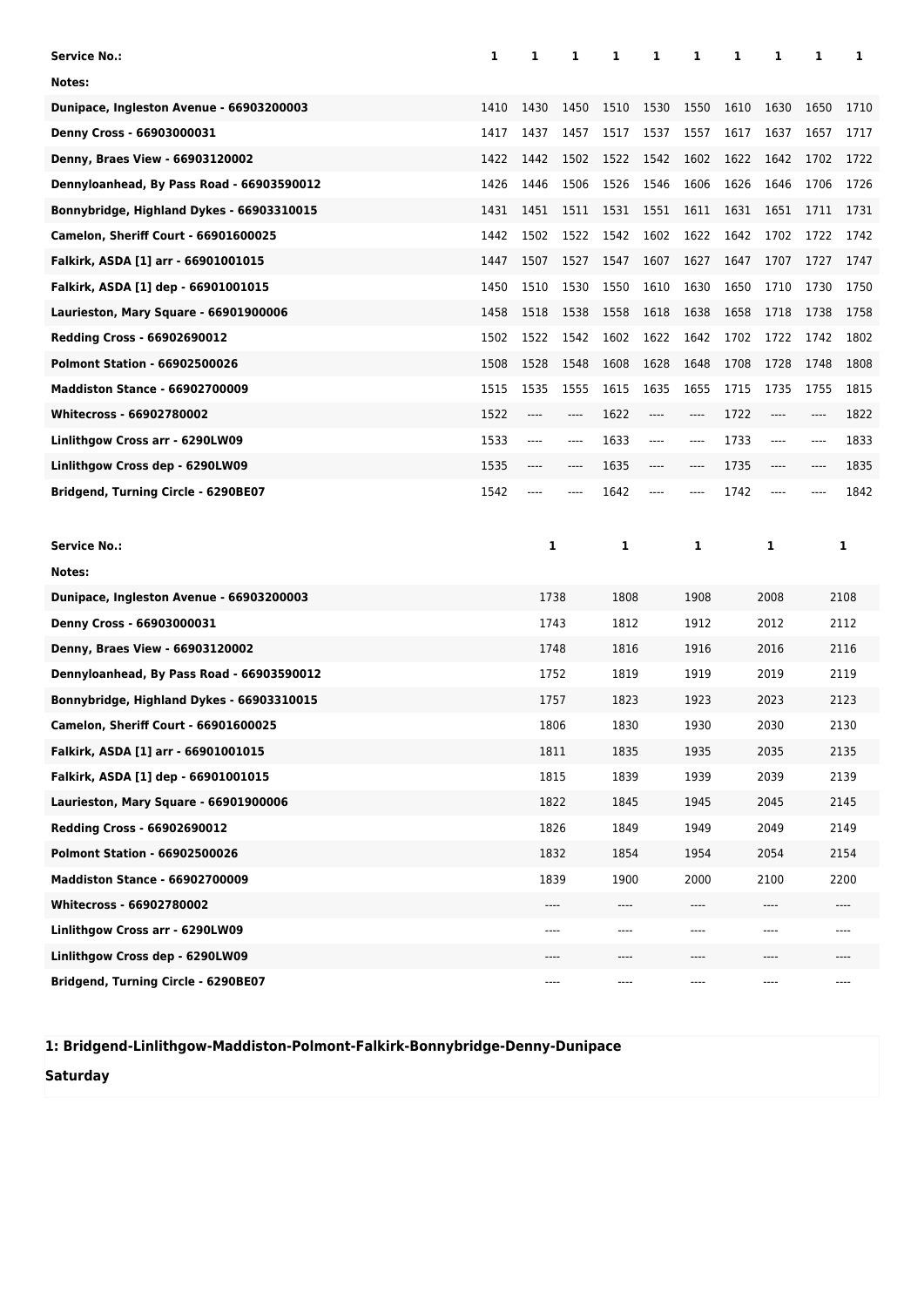| Service No.:                                      | 1     | 1    | 1                        | 1    | 1    | 1    | 1         | 1                             | 1    | 1    |
|---------------------------------------------------|-------|------|--------------------------|------|------|------|-----------|-------------------------------|------|------|
| Notes:                                            |       |      |                          |      |      |      |           |                               |      |      |
| Bridgend, Turning Circle - 6290BE07               |       | ---- | 0701                     | ---- | 0801 | ---- | 0901      | $---$                         | ---- | 1001 |
| Linlithgow Cross arr - 6290LW08A                  | $---$ | ---- | 0709                     | ---- | 0809 | ---- | 0909      | $---$                         | ---- | 1009 |
| Linlithgow Cross dep - 6290LW08A                  | $---$ | ---- | 0711                     | ---- | 0811 | ---- | 0911      | ----                          | ---- | 1011 |
| Whitecross - 66902780001                          | $---$ | ---- | 0721                     | ---- | 0821 | ---- | 0921      | $---$                         | ---- | 1021 |
| <b>Maddiston Stance - 66902700009</b>             | 0628  | 0658 | 0728                     | 0758 | 0828 | 0858 | 0928      | 0948                          | 1008 | 1028 |
| <b>Polmont Station - 66902500025</b>              | 0635  | 0705 | 0735                     | 0805 | 0835 | 0905 | 0935      | 0955                          | 1015 | 1035 |
| Redding Road - 66902690013                        | 0641  | 0711 | 0741                     | 0811 | 0841 | 0911 | 0941      | 1001                          | 1021 | 1041 |
| Laurieston, Mary Square - 66901900005             | 0645  | 0715 | 0745                     | 0815 | 0845 | 0915 | 0945      | 1005                          | 1025 | 1045 |
| Falkirk, Upper Newmarket St [1] arr - 66901001018 | 0654  | 0724 | 0754                     | 0824 | 0854 | 0924 | 0954      | 1014                          | 1034 | 1054 |
| Falkirk, Upper Newmarket St [1] dep - 66901001018 | 0655  | 0727 | 0757                     | 0827 | 0857 | 0927 | 0957      | 1017                          | 1037 | 1057 |
| Camelon, Sheriff Court - 66901600012              | 0700  | 0732 | 0802                     | 0832 | 0902 | 0932 | 1002      | 1022                          | 1042 | 1102 |
| Bonnybridge, Highland Dykes - 66903310014         | 0708  | 0742 | 0812                     | 0842 | 0912 | 0942 | 1012      | 1032                          | 1052 | 1112 |
| Dennyloanhead, By Pass Road - 66903590013         | 0713  | 0747 | 0817                     | 0847 | 0917 | 0947 | 1017      | 1037                          | 1057 | 1117 |
| Denny, Braes View - 66903120001                   | 0717  | 0751 | 0821                     | 0851 | 0921 | 0951 | 1021      | 1041                          | 1101 | 1121 |
| Denny Cross - 66903000030                         | 0721  | 0755 | 0825                     | 0855 | 0925 | 0955 | 1025      | 1045                          | 1105 | 1125 |
| Dunipace, Ingleston Avenue - 66903200003          | 0726  | 0800 | 0830                     | 0900 | 0930 | 1000 | 1030      | 1050                          | 1110 | 1130 |
|                                                   |       |      |                          |      |      |      |           |                               |      |      |
|                                                   |       |      |                          |      |      |      |           |                               |      |      |
| <b>Service No.:</b>                               | 1     | 1    | 1                        | 1    | 1    | 1    | 1         | 1                             | 1    | 1    |
| Notes:                                            |       |      |                          |      |      |      |           |                               |      |      |
| Bridgend, Turning Circle - 6290BE07               | ----  | ---- | 1101                     | ---- | ---- | 1157 | ----      | $\hspace{1.5cm} \textbf{---}$ | 1257 |      |
| Linlithgow Cross arr - 6290LW08A                  | ----  | ---- | 1109                     | ---- | ---- | 1205 | $-----$   | ----                          | 1305 | ---- |
| Linlithgow Cross dep - 6290LW08A                  |       | ---- | 1111                     | ---- | ---- | 1207 | ----      | $-----$                       | 1307 |      |
| Whitecross - 66902780001                          |       | ---- | 1121                     | ---- | ---- | 1217 | $-----$   | $-----$                       | 1317 |      |
| <b>Maddiston Stance - 66902700009</b>             | 1048  | 1108 | 1128                     | 1144 | 1204 | 1224 | 1244      | 1304                          | 1324 | 1344 |
| <b>Polmont Station - 66902500025</b>              | 1055  | 1115 | 1135                     | 1152 | 1212 | 1232 | 1252      | 1312                          | 1332 | 1352 |
| Redding Road - 66902690013                        | 1101  |      | 1121 1141 1159 1219 1239 |      |      |      | 1259 1319 |                               | 1339 | 1359 |
| Laurieston, Mary Square - 66901900005             | 1105  | 1125 | 1145                     | 1204 | 1224 | 1244 | 1304      | 1324                          | 1344 | 1404 |
| Falkirk, Upper Newmarket St [1] arr - 66901001018 | 1114  | 1134 | 1154 1213                |      | 1233 | 1253 | 1313      | 1333                          | 1353 | 1413 |
| Falkirk, Upper Newmarket St [1] dep - 66901001018 | 1117  | 1137 | 1157                     | 1217 | 1237 | 1257 | 1317      | 1337                          | 1357 | 1417 |
| <b>Camelon, Sheriff Court - 66901600012</b>       | 1122  | 1142 | 1202                     | 1223 | 1243 | 1303 | 1323      | 1343                          | 1403 | 1423 |
| Bonnybridge, Highland Dykes - 66903310014         | 1132  | 1152 | 1212                     | 1233 | 1253 | 1313 | 1333      | 1353                          | 1413 | 1433 |
| Dennyloanhead, By Pass Road - 66903590013         | 1137  | 1157 | 1217                     | 1238 | 1258 | 1318 | 1338      | 1358                          | 1418 | 1438 |
| Denny, Braes View - 66903120001                   | 1141  | 1201 | 1221                     | 1242 | 1302 | 1322 | 1342      | 1402                          | 1422 | 1442 |
| Denny Cross - 66903000030                         | 1145  | 1205 | 1225                     | 1247 | 1307 | 1327 | 1347      | 1407                          | 1427 | 1447 |